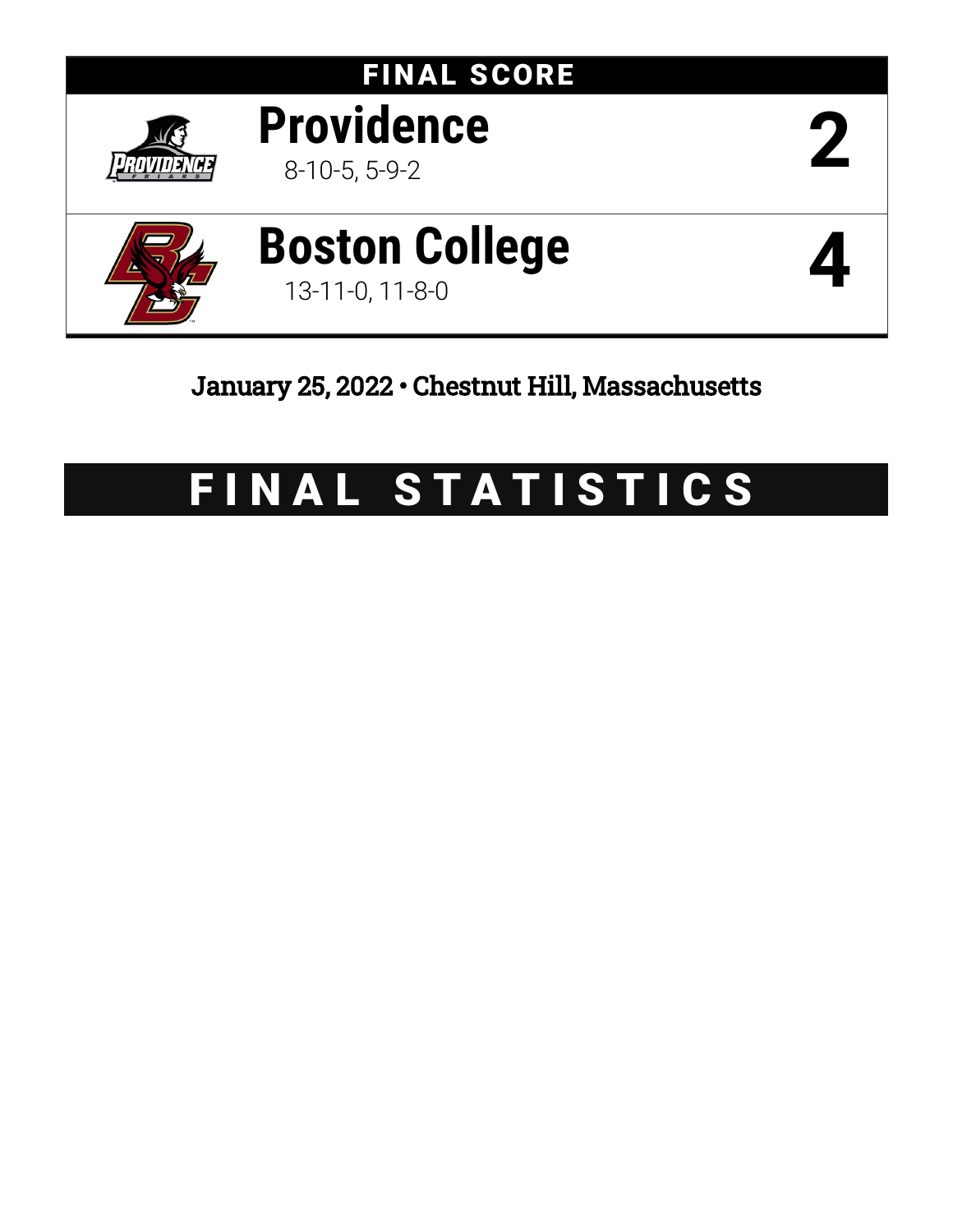## **Providence vs. Boston College Official Hockey Game Box Score (Final) Providence vs Boston College (01/25/2022 at Chestnut Hill, Massachusetts)**



# **Providence (8-10-5, 5-9-2) vs. Boston College (13-11-0, 11-8-0)**

Date: 01/25/2022 - Location: Chestnut Hill, Massachusetts

Attendance: 127 - Start time: 06:00 PM - End time: 08:10 PM - Total time:

|    |        | <b>Prd Time Team</b> |           | Scored by        | <b>Assists</b>     | Vis. on ice    | Home on ice                               |
|----|--------|----------------------|-----------|------------------|--------------------|----------------|-------------------------------------------|
| 1. | 1st    | 03:25 PRV            | PP.FG     | Lunny, Hayley/6  | Burton, Bailey/5   | 24,6,8,28,4,30 | 27, 28, 16, 4, 39                         |
|    |        |                      |           |                  | Hendrikson, Lily/4 |                |                                           |
|    |        | 2. 2nd 07:13 BOS     | <b>PP</b> | Roy, Gaby/6      | Newhook, Abby/10   |                | 22, 23, 24, 17, 30 27, 29, 28, 26, 21, 39 |
|    |        |                      |           |                  | Levy, Abigail/2    |                |                                           |
|    | 3. 3rd | 00:42 BOS            | EV        | Newhook, Abby/12 | Bilka, Hannah/10   | 4,7,8,21,24,30 | 21, 19, 27, 16, 26, 39                    |
|    |        |                      |           |                  | Fess, Sidney/5     |                |                                           |
|    | 4. 3rd | 10:51 PRV            | <b>PP</b> | Burton, Bailey/3 | Hendrikson, Lily/5 | 6,4,8,24,28,30 | 4, 16, 18, 19, 39                         |
|    | 5. 3rd | 13:13 BOS            | PP.GW     | Bilka, Hannah/10 | Guay, Alexie/8     | 17,22,23,24,30 | 19, 16, 21, 18, 29, 39                    |
|    |        |                      |           |                  | Browne, Kelly/14   |                |                                           |
|    | 6. 3rd | 15:03 BOS            | EV        | Browne, Kelly/7  | Bilka, Hannah/11   | 4,8,9,18,28,30 | 18, 19, 16, 4, 21, 39                     |
|    |        |                      |           |                  | Newhook, Abby/11   |                |                                           |

# **TEAM SUMMARY**

| #             | <b>Providence</b>  | G           |                | A Plm          | $Sh +/-$       |              | BI             | #              | <b>Boston College</b>  | G        |                | A Plm Sh       |                | +/- BI         |                |
|---------------|--------------------|-------------|----------------|----------------|----------------|--------------|----------------|----------------|------------------------|----------|----------------|----------------|----------------|----------------|----------------|
| 10            | Brooks, KC         | 0           | $\mathbf{0}$   | $\Omega$       | 0              | $\Omega$     | $\Omega$       | 10             | DiFiore, Caroline      | 0        | 0              | $\Omega$       | $\Omega$       | $\Omega$       | $\Omega$       |
| 13            | Couture, Delaney   | 0           | $\mathbf 0$    | $\Omega$       | 1              | 0            | $\overline{2}$ | 12             | Finocchiaro, Olivia    | 0        | 0              | $\Omega$       | 1              | $\Omega$       | 1              |
| 17            | Becker, Brooke     | 0           | 0              | $\mathbf{0}$   | 3              | $\Omega$     | 1              | 13             | Fey, Jillian           | 0        | 0              | $\Omega$       | 1              | 0              | 0              |
| 18            | Garnett, Ashlyn    | 0           | $\mathbf 0$    | $\mathbf 0$    | $\mathbf 0$    | $-1$         | $\mathbf{0}$   | 16             | Guay, Alexie           | 0        | $\overline{1}$ | $\mathbf 0$    | 3              | $\overline{2}$ | $\overline{2}$ |
| 2             | Martinson, Lily    | 0           | 0              | $\mathbf{0}$   | $\overline{2}$ | 0            | 0              | 18             | Browne, Kelly          |          |                | $\Omega$       | 3              | 1              | 1              |
| 21            | Hardy, Isabelle    | $\Omega$    | $\mathbf 0$    | $\Omega$       | 3              | $-1$         | 0              | 19             | Bilka, Hannah          | 1        | $2^{\circ}$    | $\Omega$       | 5              | $\overline{2}$ | $\Omega$       |
| 22            | Tyo, Claire        | 0           | 0              | $\Omega$       | $\mathfrak{p}$ | $\mathbf{0}$ | 0              | $\overline{2}$ | Tulchinsky, Natalie    | 0        | 0              | 0              | 2              | 0              | $\mathbf{0}$   |
| 23            | Clark, Ashley      | 0           | $\mathbf 0$    | $\mathbf 0$    | $\overline{2}$ | $\mathbf 0$  | $\mathbf 0$    | 20             | Carpenter, Jenna       | 0        | 0              | $\mathbf 0$    | 0              | $\mathbf 0$    | 1              |
| 24            | Lunny, Hayley      | 1           | 0              | 0              | 5              | $-1$         | 1              | <u>21</u>      | Newhook, Abby          | 1        | $\overline{2}$ | 2              | $\overline{2}$ | $\overline{2}$ | 0              |
| 28            | Peterson, Caroline | $\Omega$    | $\Omega$       | $\overline{2}$ | $\overline{2}$ | $-1$         | $\overline{1}$ | 22             | O'Brien, Olivia        | $\Omega$ | 0              | $\Omega$       | 0              | 0              | $\mathbf 0$    |
| 3             | Coene, Maddy       | 0           | 0              | $\mathbf{0}$   | $\overline{2}$ | 0            | 1              | 24             | Goffredo, Caroline     | 0        | 0              | $\Omega$       | 3              | 0              | 0              |
| 30            | Abstreiter, Sandra | $\mathbf 0$ | $\mathbf 0$    | $\mathbf 0$    | 0              | 0            | $\mathbf 0$    | 26             | Fess, Sidney           | 0        | 1              | $\Omega$       | 1              | 1              | 1              |
| $\frac{4}{5}$ | DeBlois, Lauren    | 0           | 0              | 0              | $\overline{2}$ | $-2$         | 1              | 27             | Corson, Willow         | 0        | 0              | 0              | 3              | 1              | 0              |
|               | Sato, Kailey       | 0           | $\mathbf 0$    | $\mathbf 0$    | 0              | 0            | $\mathbf{0}$   | 28             | Roy, Gaby              | 1        | 0              | $\Omega$       | $\overline{2}$ | $\mathbf 0$    | 1              |
| 6             | Burton, Bailey     | 1           |                | 0              | 2              | 0            | 0              | 29             | Boyle, Michaela        | 0        | 0              | 0              | 3              | 0              | 0              |
| $\frac{7}{8}$ | Bochna, Lindsay    | $\Omega$    | $\mathbf 0$    | $\overline{2}$ | $\mathbf{1}$   | $-1$         | $\mathbf 0$    | 3              | Mullowney, Deirdre     | $\Omega$ | 0              | 2              | 1              | $\mathbf 0$    | $\Omega$       |
|               | Hendrikson, Lily   | 0           | $\overline{2}$ | $\Omega$       | $\overline{2}$ | $-2$         | 1              | 39             | Levy, Abigail          | 0        |                | $\Omega$       | 0              | 0              | $\mathbf{0}$   |
| 9             | Barnett, Hunter    | $\Omega$    | $\Omega$       | $\Omega$       | 3              | $-1$         | 3              | $\overline{4}$ | Clougherty, Keri       | 0        | 0              | $\Omega$       | $\overline{2}$ | 1              | 1              |
| 16            | Barone, Ciara      | dnp         |                |                |                |              |                | 6              | Erickson, Kiley        | 0        | 0              | $\Omega$       | 0              | 0              | 0              |
| 19            | Hjalmarsson, Sara  | dnp         |                |                |                |              |                | 9              | Crowley-Cahill, Maddie | $\Omega$ | $\Omega$       | $\overline{2}$ | 1              | 0              | $\mathbf 1$    |
| 26            | Comeau, Jamie      | dnp         |                |                |                |              |                | 11             | Pyne, Katie            | dnp      |                |                |                |                |                |
| 29            | Walinski, Hope     | dnp         |                |                |                |              |                | 14             | Volo, Abby             | dnp      |                |                |                |                |                |
| 32            | Kingsley, Mireille | dnp         |                |                |                |              |                | 15             | Zanella, Carson        | dnp      |                |                |                |                |                |
| 33            | Broccoli, Katrina  | dnp         |                |                |                |              |                | 17             | Klinoff, Christina     | dnp      |                |                |                |                |                |
|               | TM TEAM            | dnp         |                |                |                |              |                | 31             | Pickreign, Kelly       | dnp      |                |                |                |                |                |
|               | Totals             |             | 2 <sub>3</sub> | 6              |                | 32 -10 11    |                | 35             | McArthur, Maddy        | dnp      |                |                |                |                |                |
|               |                    |             |                |                |                |              |                | TM             | <b>TEAM</b>            | dnp      |                |                |                |                |                |
|               |                    |             |                |                |                |              |                |                | Totals                 | 4        | 8              | 6              | 33             | 10 9           |                |

# **Goals by Period Team 1 2 3 Total** PRV 1 0 1 2 BOS 0 1 3 4

# **Shots by Period**

| Team |    | 2 3     |      | Total |
|------|----|---------|------|-------|
| PRV  | 11 |         | 4 17 | 32    |
| BOS  |    | 8 14 11 |      | 33    |

#### **Power Play Goals-Att**<br>**Prd PRV** BOS **Prd PRV BOS** 1st 1-2 0-0 2nd 0-0 1-1 3rd 1-1 1-2

#### **Pens-Mins by Period PRV** 1st 0-0 2-4<br>2nd 1-2 0-0 1-2 0-0

3rd 2-4 1-2

# **Three stars:**

1. Bilka, Hannah 2. Newhook, Abby

3. Levy, Abigail

#### **Officials:**

Referee: Rick Santilli Referee: Steven Saul Linesman: Charly Hurley Linesman: Cameron Goebert

# **GOALTENDERS**

| #  | <b>Providence</b>     | <b>Dec</b> | Min GA  |          |           | 1,2,3 Saves |
|----|-----------------------|------------|---------|----------|-----------|-------------|
| 30 | Abstreiter, Sandra    |            | 57:33 4 |          | 8.13.8 29 |             |
| 29 | Walinski, Hope        |            | 00:00   | $\Omega$ | 0.0.0     | - 0         |
|    | 32 Kingsley, Mireille |            | 00:00   | - 0      | 0.0.0     | - 0         |
| 33 | Broccoli, Katrina     |            | 00:00   | 0        | 0.0.0     | 0           |
| тм | TFAM                  |            | 02.27   | n        | 0.0.0     | 0           |

| # | <b>Boston College</b> | <b>Dec</b> | Min GA          |     | 1.2,3 Saves |                          |
|---|-----------------------|------------|-----------------|-----|-------------|--------------------------|
|   | 39 Levy, Abigail      | w          | 60:002          |     | 10.4.16 30  |                          |
|   | 31 Pickreign, Kelly   |            | $00:00 \quad 0$ |     | 0.0.0       | $\overline{\phantom{0}}$ |
|   | 35 McArthur, Maddy    |            | $00:00 \quad 0$ |     | 0.0.0       | - 0                      |
|   | TM TEAM               |            | 00:00           | - 0 | 0,0,0       | 0                        |

# **PENALTY SUMMARY**

| Prd | Player Team            | Min:Offense             | <b>Time</b> |  |
|-----|------------------------|-------------------------|-------------|--|
| 1st | Newhook, Abby BOS      | 2:Tripping 03:12 PP     |             |  |
| 1st | Mullowney, Deirdre BOS | 2:Interference 13:21 PP |             |  |
| 2nd | Bochna, Lindsay PRV    | 2:Tripping 05:59 PP     |             |  |

| Prd | Player Team                    | Min:Offense                                    | Time       |
|-----|--------------------------------|------------------------------------------------|------------|
|     | 3rd Crowley-Cahill, Maddie BOS | 2:Interference                                 | $10:36$ PP |
| 3rd | Peterson, Caroline PRV         | 2:Roughing 12:07 PP                            |            |
| 3rd |                                | TEAM PRV 2: Too many players on ice 19:10.2 PP |            |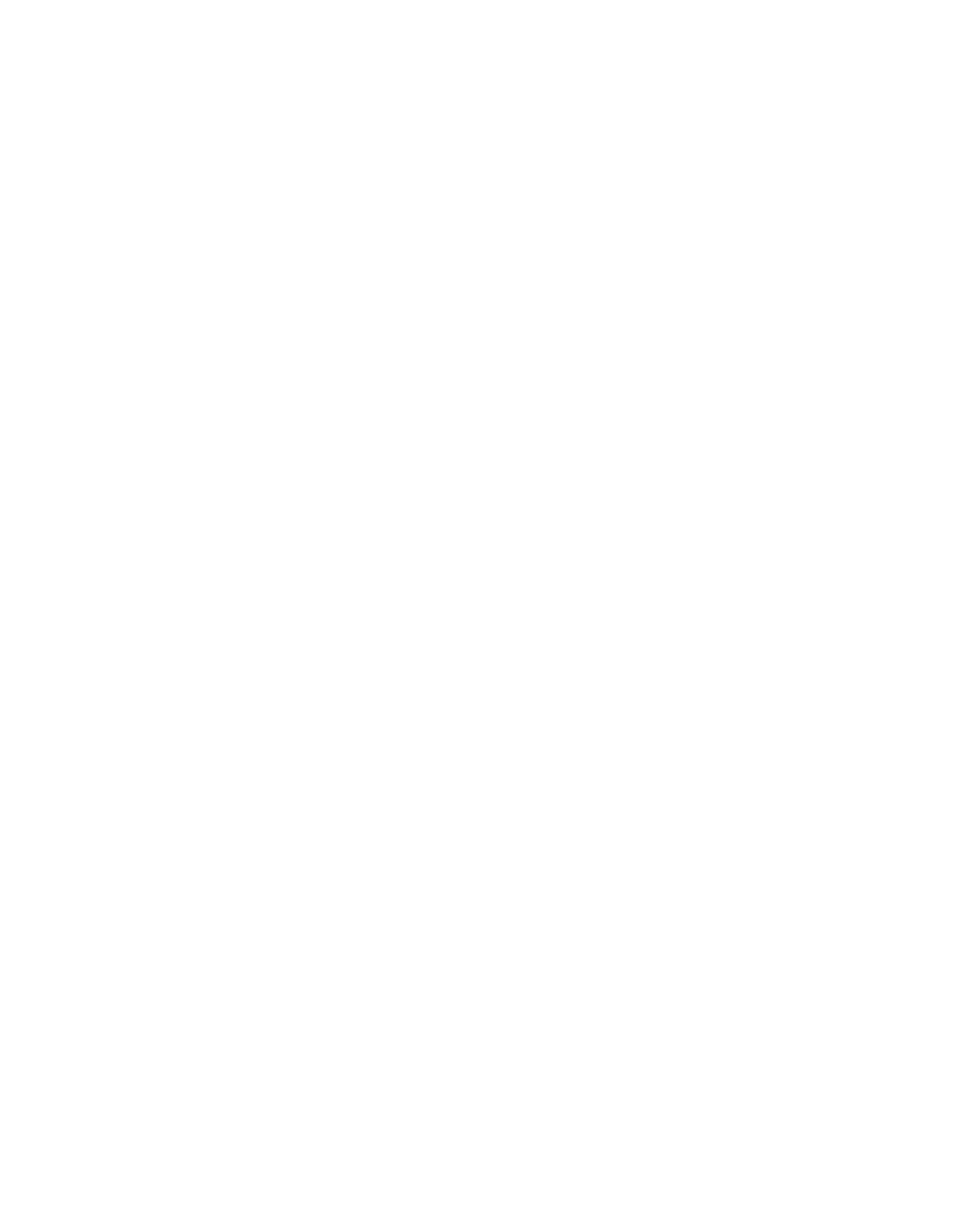# **Providence vs. Boston College Official Hockey Game Box Score (Final) Providence vs Boston College (01/25/2022 at Chestnut Hill, Massachusetts)**



# **FACEOFF SUMMARY**

| <b>Providence - Faceoffs</b> |  |
|------------------------------|--|
|------------------------------|--|

| ## | <b>Player</b>      | w   |    |
|----|--------------------|-----|----|
| 6  | Burton, Bailey     | 10  |    |
| 8  | Hendrikson, Lily   |     |    |
| 9  | Barnett, Hunter    |     |    |
| 21 | Hardy, Isabelle    |     | 10 |
| 28 | Peterson, Caroline |     |    |
|    | Totals             | 1 Q |    |

# **Boston College - Faceoffs**

| ## | <b>Player</b>       | w  |    |  |
|----|---------------------|----|----|--|
| 12 | Finocchiaro, Olivia | 6  | ۰. |  |
| 18 | Browne, Kelly       | 13 |    |  |
| 22 | O'Brien, Olivia     | З  |    |  |
| 27 | Corson, Willow      |    | 6  |  |
|    | <b>Totals</b>       | 29 | 19 |  |

# **GOALIE CHANGES**

| TМ         | Prd | Time  | Keeper                |  |
|------------|-----|-------|-----------------------|--|
| <b>PRV</b> |     | 00:00 | 30 Abstreiter, Sandra |  |
| <b>BOS</b> |     | 00:00 | 39 Levy, Abigail      |  |
| <b>PRV</b> |     | 03:07 | TM EMPTY NET          |  |
| <b>PRV</b> |     | 03:12 | 30 Abstreiter, Sandra |  |
| <b>PRV</b> |     | 16:49 | TM EMPTY NET          |  |
| <b>PRV</b> |     | 19:11 | 30 Abstreiter, Sandra |  |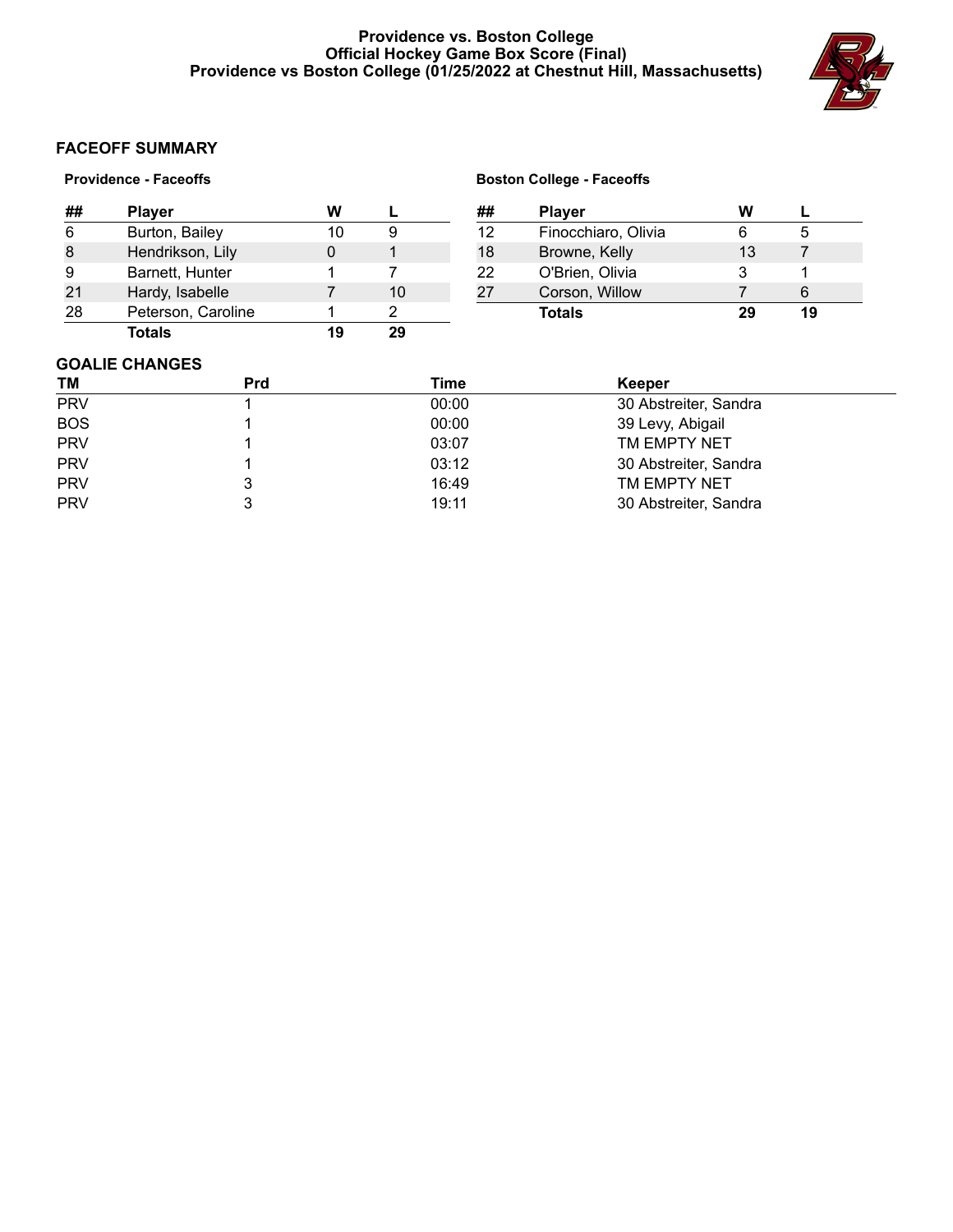## **Providence vs. Boston College Official Hockey Game - Period 1 Play-By-Play Providence vs Boston College (01/25/2022 at Chestnut Hill, Massachusetts)**



| [00:00] Abstreiter, Sandra at goalie for PRV.                                                                                                                                                                                                                                                                           |
|-------------------------------------------------------------------------------------------------------------------------------------------------------------------------------------------------------------------------------------------------------------------------------------------------------------------------|
| [00:00] Levy, Abigail at goalie for BOS.                                                                                                                                                                                                                                                                                |
| [00:00] Start of 1st period.                                                                                                                                                                                                                                                                                            |
| [00:00] Faceoff Hardy, Isabelle vs Browne, Kelly won by BOS.                                                                                                                                                                                                                                                            |
| [00:47] Shot by BOS Goffredo, Caroline WIDE.<br>[00:54] Shot by BOS Roy, Gaby MISSED, save Abstreiter, Sandra.                                                                                                                                                                                                          |
| [00:56] Shot by BOS Goffredo, Caroline WIDE.                                                                                                                                                                                                                                                                            |
| [01:11] Shot by BOS Corson, Willow MISSED, save Abstreiter, Sandra.                                                                                                                                                                                                                                                     |
| [01:11] Faceoff Burton, Bailey vs Finocchiaro, Olivia won by PRV.                                                                                                                                                                                                                                                       |
| [02:45] Shot by PRV Tyo, Claire MISSED, save Levy, Abigail.                                                                                                                                                                                                                                                             |
| [03:07] EMPTY NET at goalie for PRV.                                                                                                                                                                                                                                                                                    |
| [03:12] Penalty on Newhook, Abby BOS 2 minutes for Tripping.<br>[03:12] Start power play for PRV.                                                                                                                                                                                                                       |
| [03:12] Abstreiter, Sandra at goalie for PRV.                                                                                                                                                                                                                                                                           |
| [03:12] Faceoff Burton, Bailey vs Corson, Willow won by PRV.                                                                                                                                                                                                                                                            |
| [03:25] GOAL by Providence Lunny, Hayley (POWER-PLAY, FIRST GOAL), Assist by Burton, Bailey and Hendrikson, Lily, On ice for PRV: Lunny, Hayley; Burton,<br>Bailey; Hendrikson, Lily; Peterson, Caroline; DeBlois, Lauren, On ice for BOS: Corson, Willow; Roy, Gaby; Guay, Alexie; Clougherty, Keri, goal number 6 for |
| season.                                                                                                                                                                                                                                                                                                                 |
| [03:25] Newhook, Abby (BOS) penalty complete.                                                                                                                                                                                                                                                                           |
| [03:25] End power play for PRV.                                                                                                                                                                                                                                                                                         |
| [03:25] Faceoff Burton, Bailey vs Finocchiaro, Olivia won by PRV.                                                                                                                                                                                                                                                       |
| [05:05] Shot by BOS Clougherty, Keri MISSED, save Abstreiter, Sandra.<br>[05:36] Shot by PRV Lunny, Hayley BLOCKED by Guay, Alexie.                                                                                                                                                                                     |
| [05:53] Shot by BOS Goffredo, Caroline MISSED, save Abstreiter, Sandra.                                                                                                                                                                                                                                                 |
| [06:31] Shot by BOS Boyle, Michaela MISSED, save Abstreiter, Sandra.                                                                                                                                                                                                                                                    |
| [06:41] Shot by BOS Boyle, Michaela WIDE.                                                                                                                                                                                                                                                                               |
| [06:46] Shot by BOS Crowley-Cahill, Maddie BLOCKED by Couture, Delaney.                                                                                                                                                                                                                                                 |
| [07:16] Shot by PRV Coene, Maddy MISSED, save Levy, Abigail.                                                                                                                                                                                                                                                            |
| [08:04] Faceoff Peterson, Caroline vs Finocchiaro, Olivia won by BOS.<br>[08:36] Shot by PRV DeBlois, Lauren MISSED, save Levy, Abigail.                                                                                                                                                                                |
| [08:36] Faceoff Burton, Bailey vs Browne, Kelly won by BOS.                                                                                                                                                                                                                                                             |
| [09:38] Shot by BOS Corson, Willow MISSED, save Abstreiter, Sandra.                                                                                                                                                                                                                                                     |
| [09:47] Shot by BOS Corson, Willow BLOCKED by Barnett, Hunter.                                                                                                                                                                                                                                                          |
| [09:54] Shot by BOS Fey, Jillian BLOCKED by Coene, Maddy.                                                                                                                                                                                                                                                               |
| [09:58] Shot by BOS Fey, Jillian BLOCKED by Barnett, Hunter.                                                                                                                                                                                                                                                            |
| [11:47] Shot by PRV Clark, Ashley WIDE.<br>[12:13] Timeout Media.                                                                                                                                                                                                                                                       |
| [12:13] Faceoff Barnett, Hunter vs Browne, Kelly won by BOS.                                                                                                                                                                                                                                                            |
| [12:51] Shot by BOS Fey, Jillian WIDE.                                                                                                                                                                                                                                                                                  |
| [13:20] Shot by PRV Barnett, Hunter MISSED, save Levy, Abigail.                                                                                                                                                                                                                                                         |
| [13:21] Penalty on Mullowney, Deirdre BOS 2 minutes for Interference.                                                                                                                                                                                                                                                   |
| [13:21] Start power play for PRV.                                                                                                                                                                                                                                                                                       |
| [13:21] Faceoff Burton, Bailey vs Browne, Kelly won by PRV.<br>[13:43] Shot by PRV Lunny, Hayley BLOCKED by Crowley-Cahill, Maddie.                                                                                                                                                                                     |
| [13:52] Shot by PRV Hendrikson, Lily MISSED, save Levy, Abigail.                                                                                                                                                                                                                                                        |
| [13:52] Shot by PRV Lunny, Hayley WIDE.                                                                                                                                                                                                                                                                                 |
| [13:52] Faceoff Burton, Bailey vs Finocchiaro, Olivia won by PRV.                                                                                                                                                                                                                                                       |
| [14:01] Shot by PRV Burton, Bailey BLOCKED by Browne, Kelly.                                                                                                                                                                                                                                                            |
| [14:39] Shot by PRV Burton, Bailey BLOCKED by Clougherty, Keri.<br>[15:01] Shot by PRV Tyo, Claire BLOCKED by Finocchiaro, Olivia.                                                                                                                                                                                      |
| [15:09] Shot by BOS Finocchiaro, Olivia MISSED, save Abstreiter, Sandra.                                                                                                                                                                                                                                                |
| [15:09] Faceoff Hardy, Isabelle vs Corson, Willow won by PRV.                                                                                                                                                                                                                                                           |
| [15:21] Mullowney, Deirdre (BOS) penalty complete.                                                                                                                                                                                                                                                                      |
| [15:21] End power play for PRV.                                                                                                                                                                                                                                                                                         |
| [15:27] Shot by PRV Peterson, Caroline MISSED, save Levy, Abigail.                                                                                                                                                                                                                                                      |
| [15:30] Timeout Media.<br>[15:30] Faceoff Burton, Bailey vs Corson, Willow won by BOS.                                                                                                                                                                                                                                  |
| [15:50] Shot by PRV Couture, Delaney MISSED, save Levy, Abigail.                                                                                                                                                                                                                                                        |
| [15:50] Faceoff Hardy, Isabelle vs Browne, Kelly won by PRV.                                                                                                                                                                                                                                                            |
| [16:02] Shot by BOS Bilka, Hannah MISSED, save Abstreiter, Sandra.                                                                                                                                                                                                                                                      |
| [16:02] Faceoff Hardy, Isabelle vs Browne, Kelly won by BOS.                                                                                                                                                                                                                                                            |
| [16:06] Shot by BOS Guay, Alexie BLOCKED by Lunny, Hayley.                                                                                                                                                                                                                                                              |
| [16:23] Shot by PRV Lunny, Hayley MISSED, save Levy, Abigail.<br>[16:43] Shot by PRV Bochna, Lindsay MISSED, save Levy, Abigail.                                                                                                                                                                                        |
| [16:44] Faceoff Barnett, Hunter vs O'Brien, Olivia won by BOS.                                                                                                                                                                                                                                                          |
| [17:33] Shot by PRV Hendrikson, Lily MISSED, save Levy, Abigail.                                                                                                                                                                                                                                                        |
| [17:33] Faceoff Burton, Bailey vs Finocchiaro, Olivia won by BOS.                                                                                                                                                                                                                                                       |
| [19:46] Shot by BOS Bilka, Hannah BLOCKED by Becker, Brooke.                                                                                                                                                                                                                                                            |
| [20:00] End of period.                                                                                                                                                                                                                                                                                                  |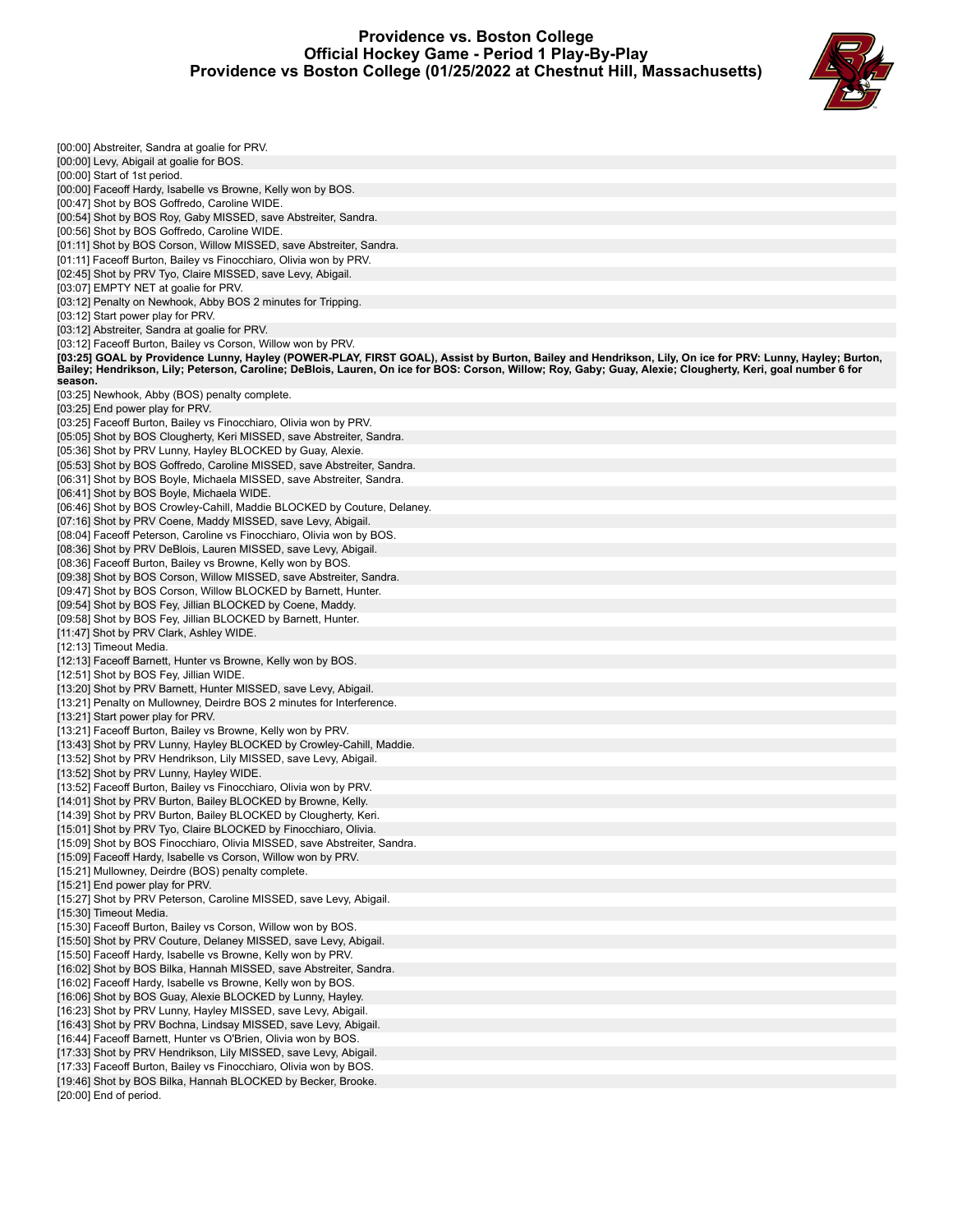## **Providence vs. Boston College Official Hockey Game - Period 2 Play-By-Play Providence vs Boston College (01/25/2022 at Chestnut Hill, Massachusetts)**



| [00:00] Start of 2nd period.                                                                                                                            |
|---------------------------------------------------------------------------------------------------------------------------------------------------------|
| [00:00] Faceoff Hardy, Isabelle vs Browne, Kelly won by BOS.                                                                                            |
| [02:03] Shot by BOS Tulchinsky, Natalie MISSED, save Abstreiter, Sandra.                                                                                |
| [03:08] Shot by PRV DeBlois, Lauren MISSED, save Levy, Abigail.                                                                                         |
| [03:57] Shot by BOS Guay, Alexie BLOCKED by Couture, Delaney.                                                                                           |
| [04:11] Shot by BOS Goffredo, Caroline BLOCKED by DeBlois, Lauren.                                                                                      |
| [04:16] Shot by BOS Goffredo, Caroline MISSED, save Abstreiter, Sandra.                                                                                 |
| [05:15] Shot by PRV Becker, Brooke BLOCKED by Carpenter, Jenna.                                                                                         |
| [05:28] Shot by PRV Barnett, Hunter MISSED, save Levy, Abigail.                                                                                         |
| [05:41] Shot by PRV Hardy, Isabelle MISSED, save Levy, Abigail.                                                                                         |
| [05:59] Penalty on Bochna, Lindsay PRV 2 minutes for Tripping.                                                                                          |
| [05:59] Start power play for BOS.                                                                                                                       |
| [05:59] Faceoff Barnett, Hunter vs Browne, Kelly won by BOS.                                                                                            |
| [06:38] Shot by BOS Guay, Alexie MISSED, save Abstreiter, Sandra.                                                                                       |
| [07:12] Shot by BOS Newhook, Abby MISSED, save Abstreiter, Sandra.                                                                                      |
| [07:13] GOAL by Boston College Roy, Gaby (POWER-PLAY), Assist by Newhook, Abby and Levy, Abigail, On ice for BOS: Corson, Willow; Boyle, Michaela; Roy, |
| Gaby; Fess, Sidney; Newhook, Abby, On ice for PRV: Tyo, Claire; Clark, Ashley; Lunny, Hayley; Becker, Brooke, goal number 6 for season.                 |
| [07:13] Bochna, Lindsay (PRV) penalty complete.                                                                                                         |
| [07:13] End power play for BOS.                                                                                                                         |
| [07:13] Faceoff Burton, Bailey vs Corson, Willow won by BOS.                                                                                            |
| [07:40] Shot by BOS Fess, Sidney MISSED, save Abstreiter, Sandra.                                                                                       |
| [07:40] Timeout Media.                                                                                                                                  |
| [07:40] Faceoff Hardy, Isabelle vs Corson, Willow won by PRV.                                                                                           |
| [09:55] Shot by BOS Bilka, Hannah WIDE.                                                                                                                 |
| [10:17] Shot by BOS Bilka, Hannah WIDE.                                                                                                                 |
| [10:25] Shot by BOS Bilka, Hannah WIDE.                                                                                                                 |
| [10:44] Shot by BOS Boyle, Michaela MISSED, save Abstreiter, Sandra.                                                                                    |
| [10:55] Shot by BOS Boyle, Michaela MISSED, save Abstreiter, Sandra.                                                                                    |
| [10:56] Timeout Media.                                                                                                                                  |
| [10:56] Faceoff Hardy, Isabelle vs O'Brien, Olivia won by BOS.                                                                                          |
| [12:13] Shot by PRV Barnett, Hunter BLOCKED by Guay, Alexie.                                                                                            |
| [12:37] Shot by BOS Goffredo, Caroline MISSED, save Abstreiter, Sandra.                                                                                 |
| [13:24] Faceoff Hardy, Isabelle vs Finocchiaro, Olivia won by BOS.                                                                                      |
| [14:10] Timeout Media.                                                                                                                                  |
| [14:10] Faceoff Barnett, Hunter vs Browne, Kelly won by BOS.                                                                                            |
| [14:29] Shot by BOS Clougherty, Keri MISSED, save Abstreiter, Sandra.                                                                                   |
| [14:29] Faceoff Burton, Bailey vs Browne, Kelly won by BOS.                                                                                             |
| [14:59] Shot by BOS Bilka, Hannah MISSED, save Abstreiter, Sandra.                                                                                      |
| [15:00] Faceoff Hardy, Isabelle vs Corson, Willow won by BOS.                                                                                           |
| [15:18] Shot by BOS Crowley-Cahill, Maddie MISSED, save Abstreiter, Sandra.                                                                             |
| [16:05] Shot by BOS Mullowney, Deirdre MISSED, save Abstreiter, Sandra.                                                                                 |
| [16:26] Faceoff Burton, Bailey vs Finocchiaro, Olivia won by BOS.                                                                                       |
| [16:55] Shot by BOS Tulchinsky, Natalie MISSED, save Abstreiter, Sandra.                                                                                |
| [17:25] Shot by BOS Guay, Alexie WIDE.                                                                                                                  |
| [18:36] Shot by PRV Coene, Maddy MISSED, save Levy, Abigail.                                                                                            |
| [19:35] Shot by BOS Clougherty, Keri BLOCKED by Peterson, Caroline.                                                                                     |
| [19:42] Shot by PRV Couture, Delaney WIDE.                                                                                                              |
| [20:00] End of period.                                                                                                                                  |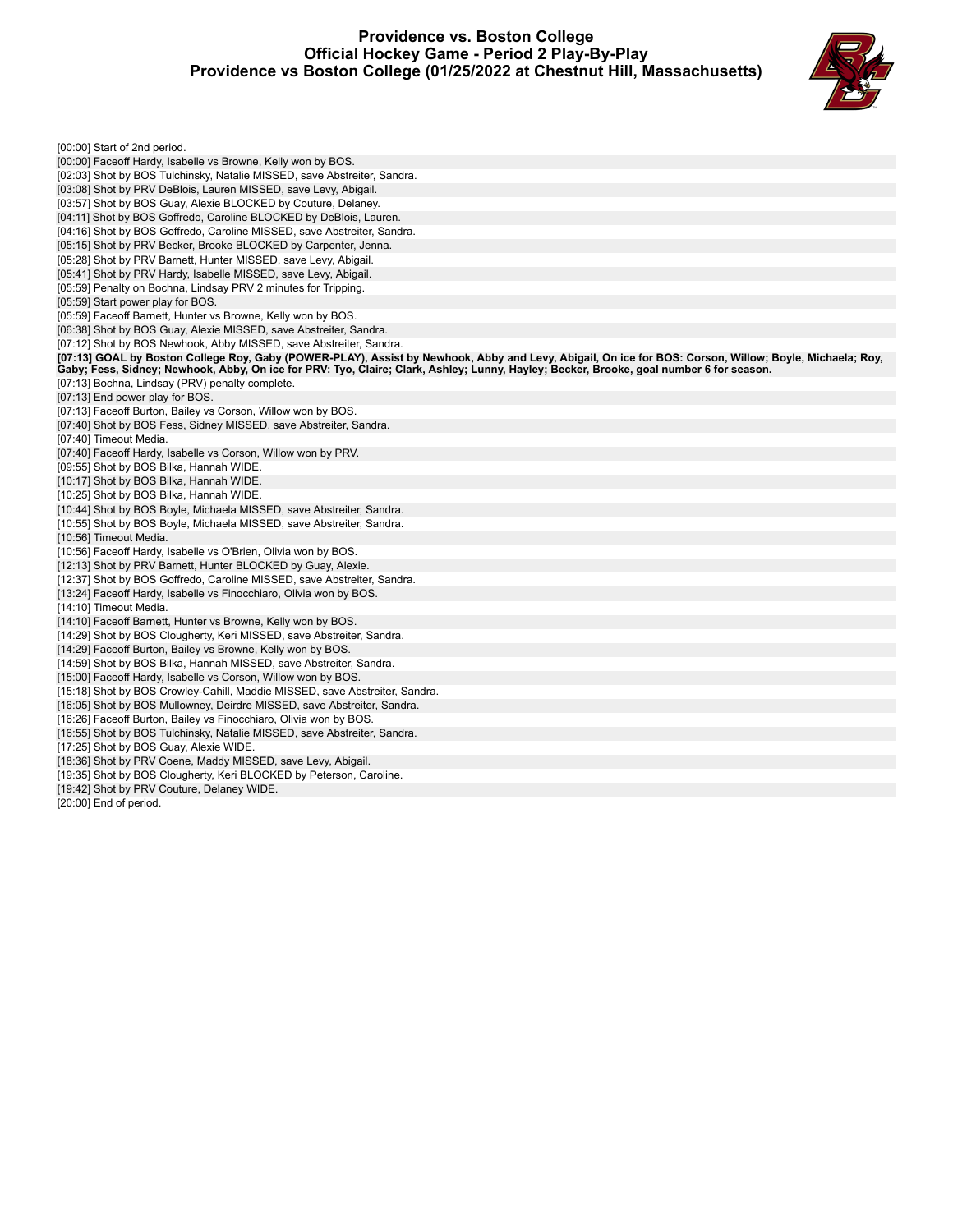## **Providence vs. Boston College Official Hockey Game - Period 3 Play-By-Play Providence vs Boston College (01/25/2022 at Chestnut Hill, Massachusetts)**



| [00:00] Start of 3rd period.                                                                                                                                                                                                                                                                                         |
|----------------------------------------------------------------------------------------------------------------------------------------------------------------------------------------------------------------------------------------------------------------------------------------------------------------------|
|                                                                                                                                                                                                                                                                                                                      |
| [00:00] Faceoff Hardy, Isabelle vs Browne, Kelly won by PRV.                                                                                                                                                                                                                                                         |
| [00:09] Faceoff Hardy, Isabelle vs Browne, Kelly won by BOS.<br>[00:16] Shot by BOS Crowley-Cahill, Maddie WIDE.                                                                                                                                                                                                     |
| [00:27] Shot by BOS Bilka, Hannah MISSED, save Abstreiter, Sandra.                                                                                                                                                                                                                                                   |
| [00:30] Shot by BOS Browne, Kelly MISSED, save Abstreiter, Sandra.                                                                                                                                                                                                                                                   |
| [00:31] Shot by BOS Browne, Kelly MISSED, save Abstreiter, Sandra.                                                                                                                                                                                                                                                   |
| [00:42] GOAL by Boston College Newhook, Abby (EVEN STRENGTH), Assist by Bilka, Hannah and Fess, Sidney, On ice for BOS: Newhook, Abby; Bilka, Hannah;                                                                                                                                                                |
| Corson, Willow; Guay, Alexie; Fess, Sidney, On ice for PRV: DeBlois, Lauren; Bochna, Lindsay; Hendrikson, Lily; Hardy, Isabelle; Lunny, Hayley, goal number 12<br>for season.                                                                                                                                        |
| [00:42] Faceoff Burton, Bailey vs Corson, Willow won by PRV.                                                                                                                                                                                                                                                         |
| [02:05] Shot by PRV Martinson, Lily MISSED, save Levy, Abigail.                                                                                                                                                                                                                                                      |
| [02:05] Faceoff Hardy, Isabelle vs Browne, Kelly won by BOS.                                                                                                                                                                                                                                                         |
| [04:23] Shot by PRV Barnett, Hunter MISSED, save Levy, Abigail.                                                                                                                                                                                                                                                      |
| [04:28] Shot by PRV Peterson, Caroline WIDE.                                                                                                                                                                                                                                                                         |
| [04:38] Shot by PRV Becker, Brooke WIDE.<br>[04:42] Shot by PRV Martinson, Lily BLOCKED by Roy, Gaby.                                                                                                                                                                                                                |
| [04:53] Faceoff Burton, Bailey vs Corson, Willow won by BOS.                                                                                                                                                                                                                                                         |
| [05:03] Faceoff Burton, Bailey vs O'Brien, Olivia won by PRV.                                                                                                                                                                                                                                                        |
| [05:13] Faceoff Burton, Bailey vs Browne, Kelly won by BOS.                                                                                                                                                                                                                                                          |
| [06:00] Shot by PRV Lunny, Hayley MISSED, save Levy, Abigail.                                                                                                                                                                                                                                                        |
| [06:03] Shot by PRV Hardy, Isabelle MISSED, save Levy, Abigail.                                                                                                                                                                                                                                                      |
| [06:13] Shot by PRV Lunny, Hayley MISSED, save Levy, Abigail.                                                                                                                                                                                                                                                        |
| [06:14] Shot by PRV Hardy, Isabelle MISSED, save Levy, Abigail.<br>[07:03] Shot by BOS Fey, Jillian MISSED, save Abstreiter, Sandra.                                                                                                                                                                                 |
| [07:31] Timeout Media.                                                                                                                                                                                                                                                                                               |
| [07:31] Faceoff Barnett, Hunter vs Finocchiaro, Olivia won by PRV.                                                                                                                                                                                                                                                   |
| [08:45] Shot by BOS Guay, Alexie MISSED, save Abstreiter, Sandra.                                                                                                                                                                                                                                                    |
| [08:46] Faceoff Burton, Bailey vs Browne, Kelly won by PRV.                                                                                                                                                                                                                                                          |
| [08:55] Shot by PRV Clark, Ashley MISSED, save Levy, Abigail.                                                                                                                                                                                                                                                        |
| [10:01] Timeout Media.                                                                                                                                                                                                                                                                                               |
| [10:01] Faceoff Hardy, Isabelle vs O'Brien, Olivia won by BOS.<br>[10:30] Shot by PRV Becker, Brooke WIDE.                                                                                                                                                                                                           |
| [10:33] Shot by PRV Tyo, Claire MISSED, save Levy, Abigail.                                                                                                                                                                                                                                                          |
| [10:36] Penalty on Crowley-Cahill, Maddie BOS 2 minutes for Interference.                                                                                                                                                                                                                                            |
| [10:36] Start power play for PRV.                                                                                                                                                                                                                                                                                    |
| [10:36] Faceoff Burton, Bailey vs Browne, Kelly won by PRV.                                                                                                                                                                                                                                                          |
| [10:41] Shot by PRV Burton, Bailey MISSED, save Levy, Abigail.                                                                                                                                                                                                                                                       |
| [10:42] Faceoff Burton, Bailey vs Browne, Kelly won by PRV.<br>[10:51] GOAL by Providence Burton, Bailey (POWER-PLAY), Assist by Hendrikson, Lily and,, On ice for PRV: Burton, Bailey; DeBlois, Lauren; Hendrikson, Lily;                                                                                           |
| Lunny, Hayley; Peterson, Caroline, On ice for BOS: Clougherty, Keri; Guay, Alexie; Browne, Kelly; Bilka, Hannah, goal number 3 for season.                                                                                                                                                                           |
| [10:51] Crowley-Cahill, Maddie (BOS) penalty complete.                                                                                                                                                                                                                                                               |
| [10:51] End power play for PRV.                                                                                                                                                                                                                                                                                      |
|                                                                                                                                                                                                                                                                                                                      |
| [10:51] Faceoff Burton, Bailey vs Corson, Willow won by BOS.                                                                                                                                                                                                                                                         |
| [11:05] Shot by BOS Corson, Willow MISSED, save Abstreiter, Sandra.                                                                                                                                                                                                                                                  |
| [11:20] Faceoff Hardy, Isabelle vs Finocchiaro, Olivia won by PRV.                                                                                                                                                                                                                                                   |
| [11:59] Faceoff Barnett, Hunter vs Finocchiaro, Olivia won by BOS.                                                                                                                                                                                                                                                   |
| [12:07] Penalty on Peterson, Caroline PRV 2 minutes for Roughing.<br>[12:07] Start power play for BOS.                                                                                                                                                                                                               |
| [12:07] Faceoff Barnett, Hunter vs Browne, Kelly won by BOS.                                                                                                                                                                                                                                                         |
| [12:26] Shot by BOS Boyle, Michaela BLOCKED by Barnett, Hunter.                                                                                                                                                                                                                                                      |
| [13:05] Shot by BOS Guay, Alexie MISSED, save Abstreiter, Sandra.                                                                                                                                                                                                                                                    |
| [13:13] Shot by BOS Bilka, Hannah MISSED, save Abstreiter, Sandra.                                                                                                                                                                                                                                                   |
| [13:13] GOAL by Boston College Bilka, Hannah (POWER-PLAY, GAME WINNING GOAL), Assist by Guay, Alexie and Browne, Kelly, On ice for BOS: Bilka, Hannah;<br>Guay, Alexie; Newhook, Abby; Browne, Kelly; Boyle, Michaela, On ice for PRV: Becker, Brooke; Tyo, Claire; Clark, Ashley; Lunny, Hayley, goal number 10 for |
| season.                                                                                                                                                                                                                                                                                                              |
| [13:13] Peterson, Caroline (PRV) penalty complete.                                                                                                                                                                                                                                                                   |
| [13:13] End power play for BOS.                                                                                                                                                                                                                                                                                      |
| [13:13] Faceoff Hendrikson, Lily vs Corson, Willow won by BOS.                                                                                                                                                                                                                                                       |
| [14:52] Shot by PRV Becker, Brooke MISSED, save Levy, Abigail.<br>[14:52] Timeout Media.                                                                                                                                                                                                                             |
| [14:52] Faceoff Barnett, Hunter vs Browne, Kelly won by BOS.                                                                                                                                                                                                                                                         |
| [15:03] Shot by BOS Bilka, Hannah BLOCKED by Hendrikson, Lily.                                                                                                                                                                                                                                                       |
| [15:03] GOAL by Boston College Browne, Kelly (EVEN STRENGTH), Assist by Bilka, Hannah and Newhook, Abby, On ice for BOS: Browne, Kelly; Bilka, Hannah;                                                                                                                                                               |
| Guay, Alexie; Clougherty, Keri; Newhook, Abby, On ice for PRV: DeBlois, Lauren; Hendrikson, Lily; Barnett, Hunter; Garnett, Ashlyn; Peterson, Caroline, goal<br>number 7 for season.                                                                                                                                 |
| [15:03] Faceoff Hardy, Isabelle vs Corson, Willow won by PRV.                                                                                                                                                                                                                                                        |
| [15:15] Faceoff Hardy, Isabelle vs Corson, Willow won by PRV.                                                                                                                                                                                                                                                        |
| [15:20] Shot by PRV Brooks, KC BLOCKED by Fess, Sidney.                                                                                                                                                                                                                                                              |
| [15:54] Faceoff Hardy, Isabelle vs Finocchiaro, Olivia won by BOS.                                                                                                                                                                                                                                                   |
| [16:49] EMPTY NET at goalie for PRV.                                                                                                                                                                                                                                                                                 |
| [17:02] Shot by PRV Becker, Brooke MISSED, save Levy, Abigail.                                                                                                                                                                                                                                                       |
| [17:18] Shot by PRV Clark, Ashley MISSED, save Levy, Abigail.<br>[17:53] Shot by PRV Martinson, Lily MISSED, save Levy, Abigail.                                                                                                                                                                                     |
| [17:53] Timeout PRV.                                                                                                                                                                                                                                                                                                 |

[18:15] Shot by PRV Peterson, Caroline MISSED, save Levy, Abigail.